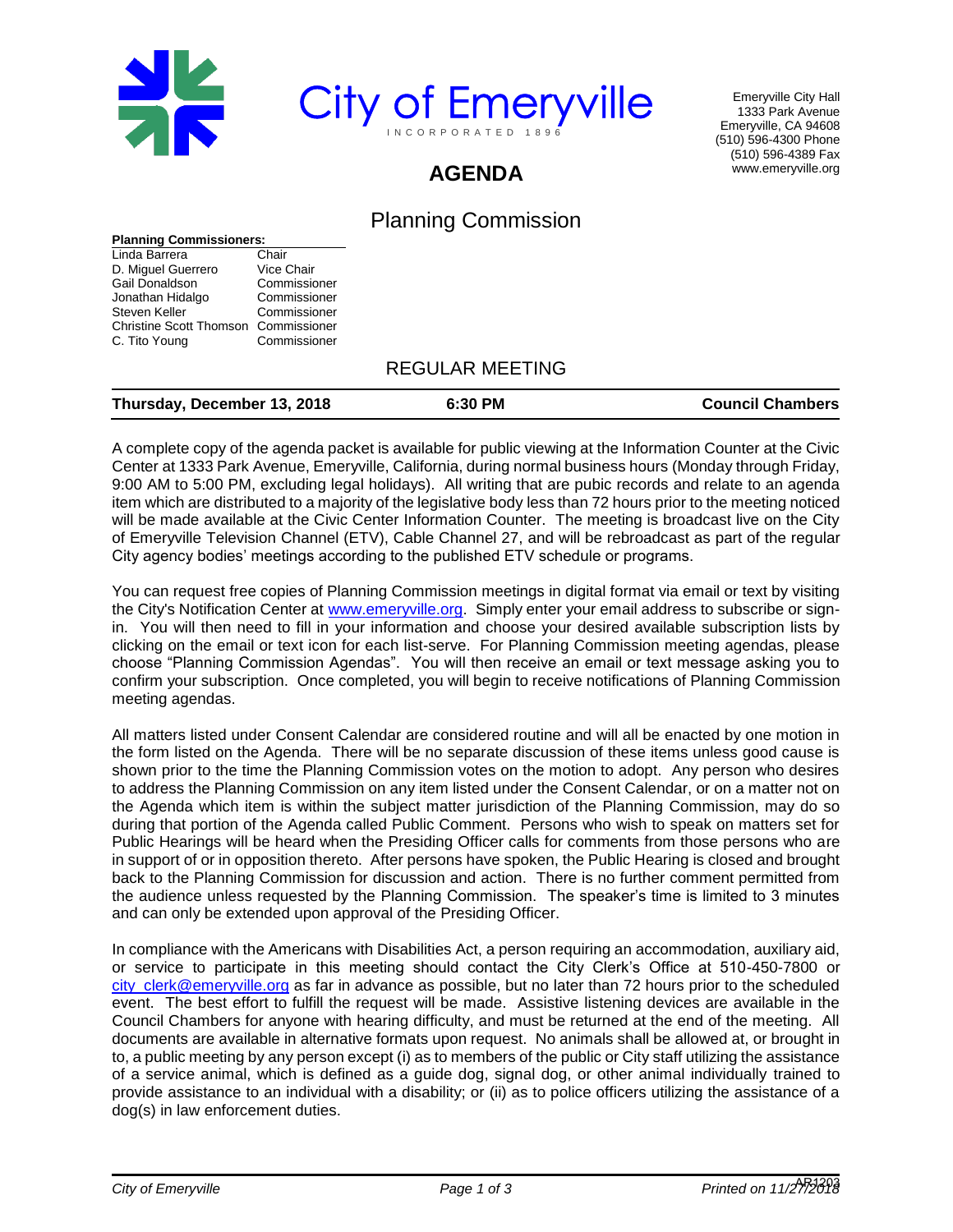The AGENDA for this regular meeting is as follows:

- **1. CALL TO ORDER**
- **2. ROLL CALL**
- **3. PUBLIC COMMENT**
- **4. APPROVAL OF ACTION MINUTES OF OCTOBER 25, 2018**
- **5. COMMUNITY DEVELOPMENT DIRECTOR'S REPORT**
- **6. DISCLOSURE OF CONFLICTS OF INTEREST AND EX PARTE COMMUNICATIONS**
- **7. PUBLIC HEARINGS**
	- **7.1. Decathlon Signs (SIGN18-016)** Consideration of a Major Sign Permit for one illuminated wall sign, one non-illuminated monument sign, and three illuminated signs on the tower structure for Decathlon sporting goods in the former Toys "R" Us building at 3938 Horton Street in the East BayBridge Shopping Center. CEQA Status: This project is exempt from environmental review under State CEQA Guidelines Section 15311(a) which applies to placement of on-premises signs, and the "general rule" at Section 15061(b)(3) because it can be seen with certainty that there is no possibility that the proposal may have a significant effect on the environment. General Plan Land Use Classification: Mixed-Use with Residential and Regional Retail Overlay; Zoning District: Mixed Use with Residential (MUR), Regional Retail Overlay (RR), and Pedestrian Priority Zone (PP) (Applicant: Ad Art Inc. – Nathan Moreno) (Owner: HSE Associates, LLC) (APNs: 7-617-20 and -22)
	- **7.2. Telecommunication Facilities Regulations Amendments (ORD18-002)** Consideration of amendments to Article 17 of Chapter 5 of the Planning Regulations and other associated amendments to the Planning Regulations to make approvals of Wireless Communication Facilities ministerial pursuant to the Zoning Compliance Review process. CEQA Status: This project is exempt from environmental review under State CEQA Guidelines Section 15311, which applies to accessory structures; Section 15303, which applies to construction of new, small facilities and the conversion of existing small structures from one use to another; and the "general rule" at Section 15061(b)(3) because it can be seen with certainty that there is no possibility that the proposal may have a significant effect on the environment.

#### **8. STUDY SESSIONS**

- **8.1. Marketplace Redevelopment Project, "Parcel B" (FDP18-001)** Study session to consider a new Final Development Plan (FDP) for "Parcel B" of the Marketplace Redevelopment Project Planned Unit Development (PUD04-12) to replace Final Development Plan FDP15-001 that was approved by the Planning Commission on June 23, 2016. The previously approved FDP included 26,000 square feet of retail space and 300 parking spaces. The proposed FDP includes 14,000 square feet of retail space, 150,000 square feet of office/lab space, and 565 parking spaces. General Plan Land Use Classification: Mixed Use with Residential and Major Transit Hub; Zoning District: Planned Unit Development (PUD-2) (Applicant/Owner: AG-CCRP Public Market L.P.) (APN: 49- 1556-16)
- **8.2 Onni Christie Mixed Use Project (UPDR18-003)** Study session to review a proposed mixed use project on a 3.76-acre site at 5801-5861 Christie Avenue, including a 54-story residential tower with 638 units, a 16-story office tower with approximately 238,000 square feet of office space, about 20,000 square feet of ground floor retail space, and 1,105 parking spaces. The project will include a new half-acre public park fronting Christie Avenue and will retain the existing 87,410 square foot office building occupied by Wells